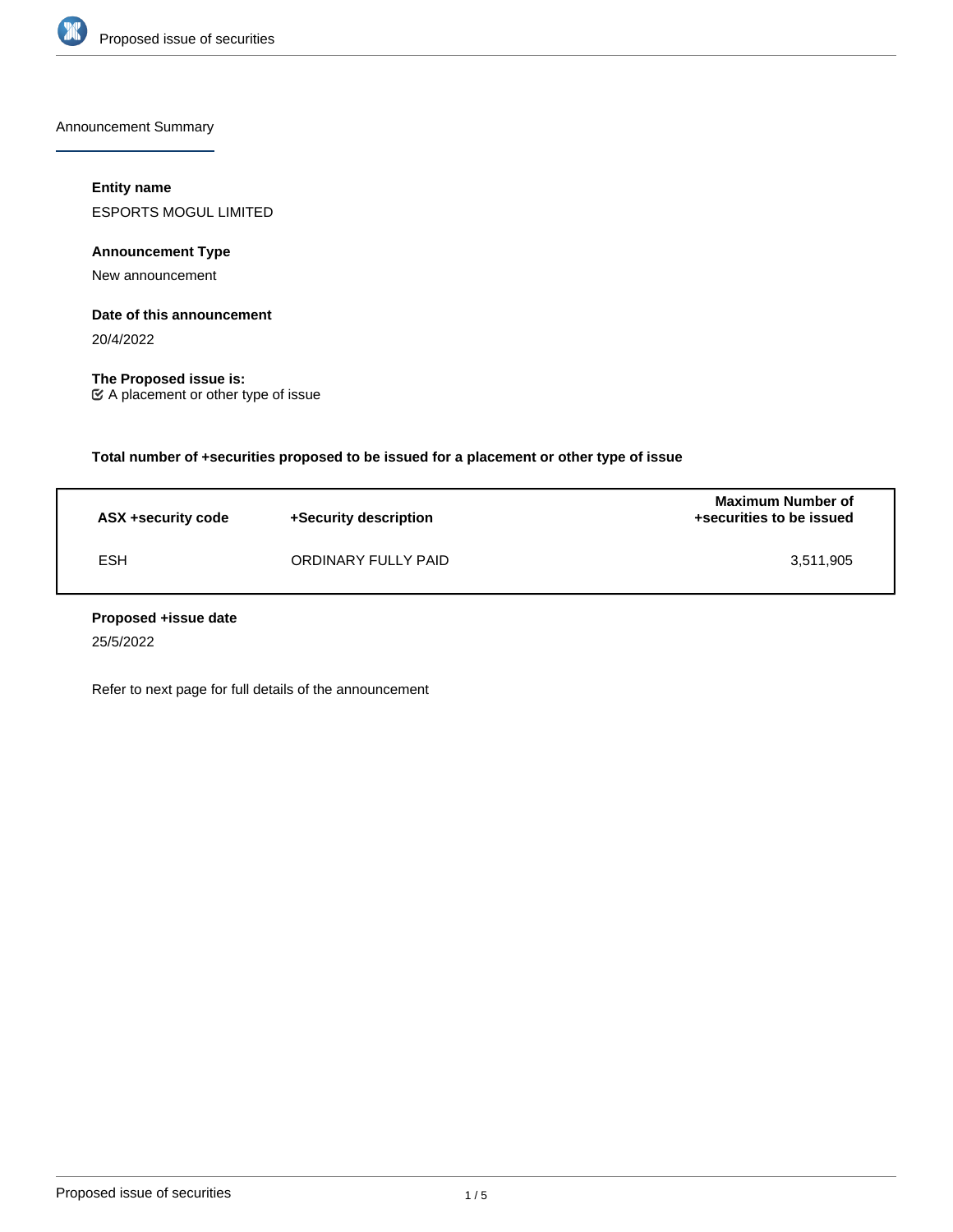

#### Part 1 - Entity and announcement details

### **1.1 Name of +Entity**

ESPORTS MOGUL LIMITED

We (the entity named above) give ASX the following information about a proposed issue of +securities and, if ASX agrees to +quote any of the +securities (including any rights) on a +deferred settlement basis, we agree to the matters set out in Appendix 3B of the ASX Listing Rules.

If the +securities are being offered under a +disclosure document or +PDS and are intended to be quoted on ASX, we also apply for quotation of all of the +securities that may be issued under the +disclosure document or +PDS on the terms set out in Appendix 2A of the ASX Listing Rules (on the understanding that once the final number of +securities issued under the +disclosure document or +PDS is known, in accordance with Listing Rule 3.10.3C, we will complete and lodge with ASX an Appendix 2A online form notifying ASX of their issue and applying for their quotation).

**1.2 Registered Number Type**

**Registration Number**

ABN

22148878782

**1.3 ASX issuer code**

**ESH** 

# **1.4 The announcement is**

New announcement

### **1.5 Date of this announcement**

20/4/2022

**1.6 The Proposed issue is:**

 $\mathfrak{C}$  A placement or other type of issue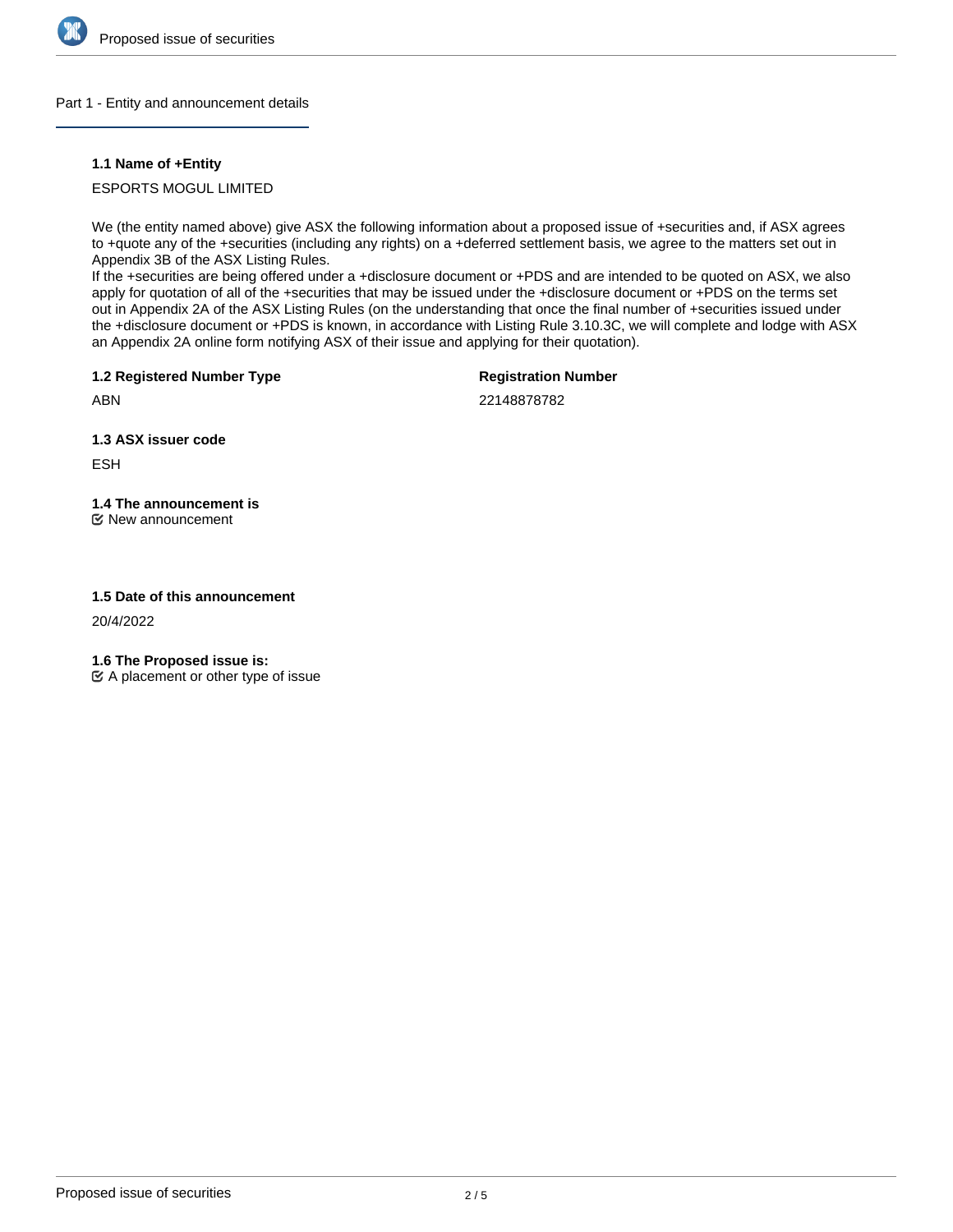

Part 7 - Details of proposed placement or other issue

Part 7A - Conditions

**7A.1 Do any external approvals need to be obtained or other conditions satisfied before the placement or other type of issue can proceed on an unconditional basis?** Yes

7A.1a Conditions

**Approval/Condition** +Security holder approval

25/5/2022

**Date for determination**

**Is the date estimated or actual?** Actual

**\*\* Approval received/condition met?**

#### **Comments**

Part 7B - Issue details

**Is the proposed security a 'New class' (+securities in a class that is not yet quoted or recorded by ASX) or an 'Existing class' (additional securities in a class that is already quoted or recorded by ASX)?** Existing class

**Will the proposed issue of this +security include an offer of attaching +securities?** No

Details of +securities proposed to be issued

**ASX +security code and description**

ESH : ORDINARY FULLY PAID

**Number of +securities proposed to be issued**

3,511,905

**Offer price details**

**Are the +securities proposed to be issued being issued for a cash consideration?** No

**Please describe the consideration being provided for the +securities**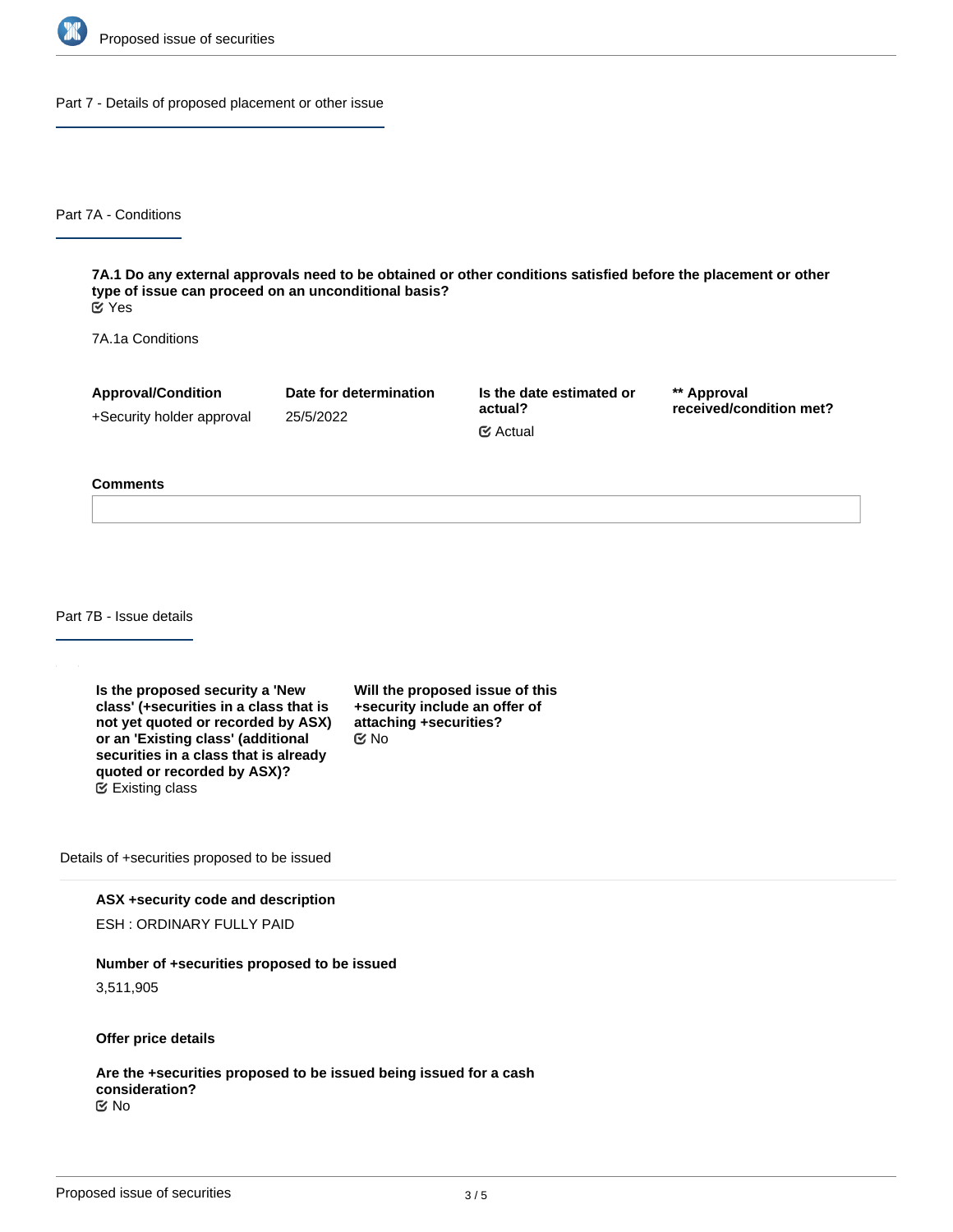

Proposed issue of securities

#### **Please describe the consideration being provided for the +securities**

Issue of 3,511,905 fully paid ordinary shares to MitchelLake Consulting, Inc. (or its nominee) in partial consideration for providing recruitment services to the Company.

**Please provide an estimate of the AUD equivalent of the consideration being provided for the +securities**

0.005700

**Will these +securities rank equally in all respects from their issue date with the existing issued +securities in that class?** Yes

Part 7C - Timetable

**7C.1 Proposed +issue date** 25/5/2022

Part 7D - Listing Rule requirements

**7D.1 Has the entity obtained, or is it obtaining, +security holder approval for the entire issue under listing rule 7.1?** Yes

**7D.1a Date of meeting or proposed meeting to approve the issue under listing rule 7.1** 25/5/2022

**7D.2 Is a party referred to in listing rule 10.11 participating in the proposed issue?** No

**7D.3 Will any of the +securities to be issued be +restricted securities for the purposes of the listing rules?** No

**7D.4 Will any of the +securities to be issued be subject to +voluntary escrow?** No

Part 7E - Fees and expenses

**7E.1 Will there be a lead manager or broker to the proposed issue?** No

**7E.2 Is the proposed issue to be underwritten?**

 $\tilde{\sim}$